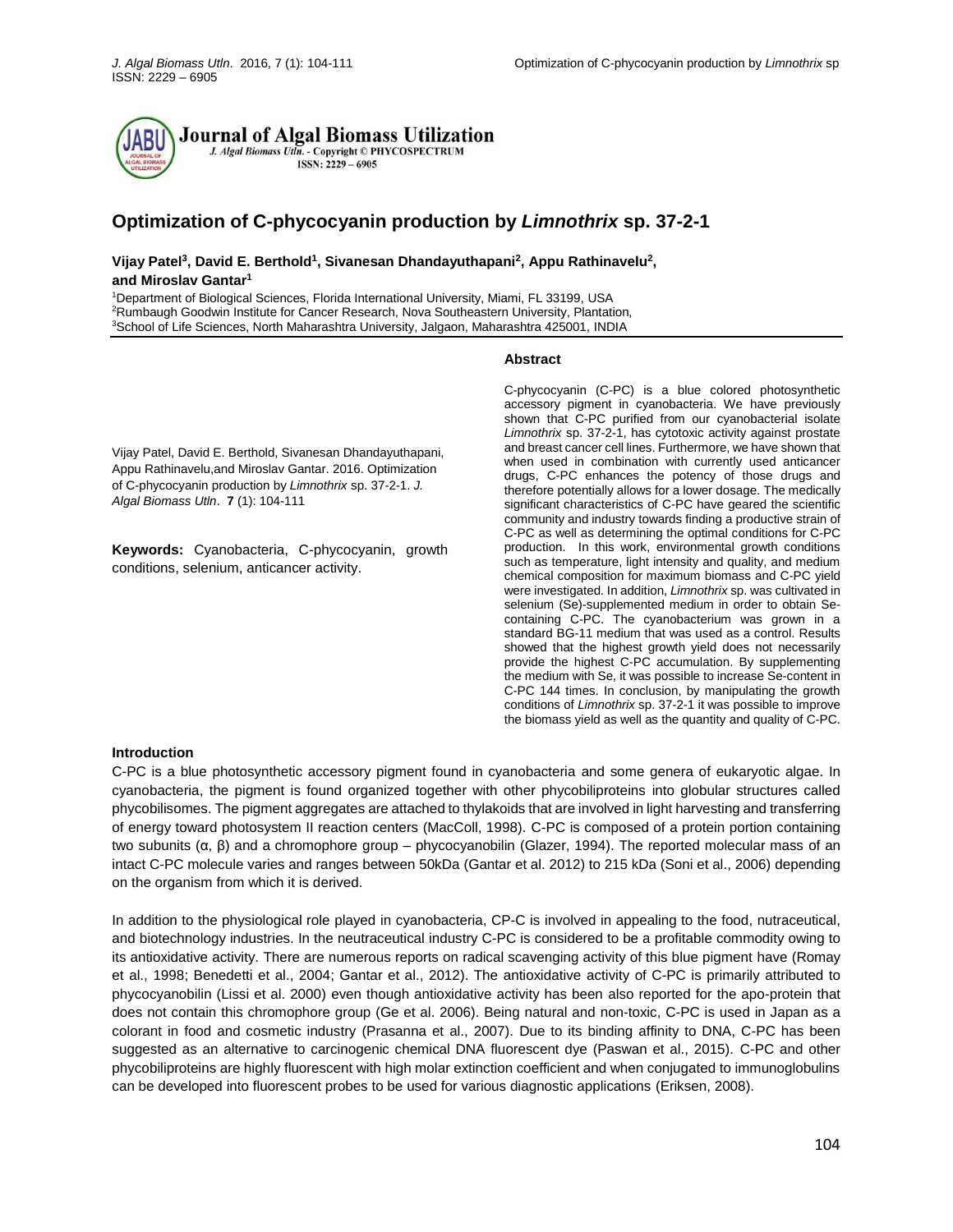The most important application of C-PC involves its potential administration as a therapeutic agent. It has been reported that C-PC induces apoptosis in carcinogenic cell lines (Reddy et al. 2003; Bobbili et al. 2003). This pigment is also shown to reduce antigen specific IgE antibody (Nemoto-Kawamura, 2004) and therefore being able to suppress allergic inflammation reactions in different animal models (Remirez et al., 2002). Nagaoka et al., (2005) reported on hypocholesterolemic effect of *Spirulina platensis* concentrate which was actually attributed to C-PC and its effect on inhibition of both jejunal cholesterol absorption and ileal bile acid reabsorption.

Recently we have reported on anticancer activity of C-PC that was isolated from the cyanobacterium *Limnothrix* sp. 37- 2-1 (Gantar et al. 2012b). By combining C-PC with

topotecan, a widely used anticancer drug, the use of only 10% of a typical dose of this drug killed the cancer cells at higher rate than when topotecan was used alone at full dose. Traditionally C-PC is isolated from *Spirulina*. Since our novel isolate *Limnothrix* sp. 37-2-1 is a more productive source of C-PC than *Spirulina* (Gantar, et al. 2012a), we have conducted this research to optimize the culture conditions for C-PC production.

# **Materials and Methods**

# *Organism and culture conditions*

The filamentous cyanobacterium *Limnothrix* sp. 37-2-1, part of the microalga culture collection at the Florida International University, used in this study was isolated from the freshwater habitat in Florida, USA. The taxonomic identity of the isolate was based on morphological characteristics (Anagnostidis and Komarek, 1988) and confirmed by 16S rRNA sequencing and BLAST searches (Gantar et al., 2012). The cyanobacterium was maintained in BG-11 medium (Rippka et al., 1979) under cool white light (20 µmol photons m<sup>-2</sup>s<sup>-1</sup>), at 24° C. The pH of the medium was adjusted to 7.2.

# *Growth and phycocyanin content determination*

*Limnothrix* sp. 37-2-1 was grown in 4-liter flasks containing 3 liters of BG-11 medium (Ripka et al, 1979), and aerated with sterile air. The growth rate was determined by measuring the weight of dry biomass. During the course of the experiment, ten ml samples were taken every other day and filtered through pre-weighed filters (1.2 µm GF-C Whatman glass microfiber filters). The filters were dried at 60°C to a constant weight. Simultaneously, another 10 ml of the culture was centrifuged and the pellet was frozen and later used for C-PC determination. In order to determine C-PC content, the pellets of triplicate samples were freeze-thawed three times in order to lyse the cells. To the cell lysate, 2 ml of distilled water was added and centrifuged. C-PC content was determined spectrophotometrically according to the method of Bennet and Bogorad (1973).

# *Effect of different concentrations of nitrate and phosphate*

*Limnothrix* sp. 37-2-1 was cultivated in medium with five different concentrations of NaNO<sup>3</sup> (14, 16, 17.6, 20 and 22 mM), where the concentration of 17.6 mM is the original one in BG-11 medium and that served as a control. In a separate experiment, BG-11 medium was supplemented with different concentrations of K<sub>2</sub>HPO<sub>4</sub> (0.1, 0.2, 0.25, 0.3 and 0.4 mM) using 0.25mM as the control. The flasks were inoculated with a log phase culture to an optical density (600nm) of 0.03, and incubated as described above. Triplicate samples for biomass and C-PC determinations were taken every second day for 17 days.

# *Effect of different light intensity*

A set of 250 ml Erlenmeyer flasks containing 150 ml BG-11 media, were inoculated with a log phase culture providing an initial OD (600 nm) of 0.03. The cultures were incubated under standard conditions with the exception of exposed light intensities: 100, 75, 50, 25, 10 and 5 µmol m<sup>-2</sup>s<sup>-1</sup>. Each light level was inoculated in triplicates. Samples for biomass and C-PC determinations were taken every second day for 17 days. The flasks were illuminated from the bottom, while the rest of the flask was wrapped with aluminum foil. The light intensity was measured at the bottom surface of the flask. The presented data are results obtained as means of triplicate samples.

# *Effect of different light quality*

In order to assess the effect of light quality on phycocyanin production, a log phase culture was inoculated into a 2-liter photobioreactor containing BG-11 medium. The photobioreactor was supplemented with a fully adjustable wavelength (Red-Green-Blue) LED light platform (UTEX, Austin, USA). The photobioreactor was aerated with sterile air and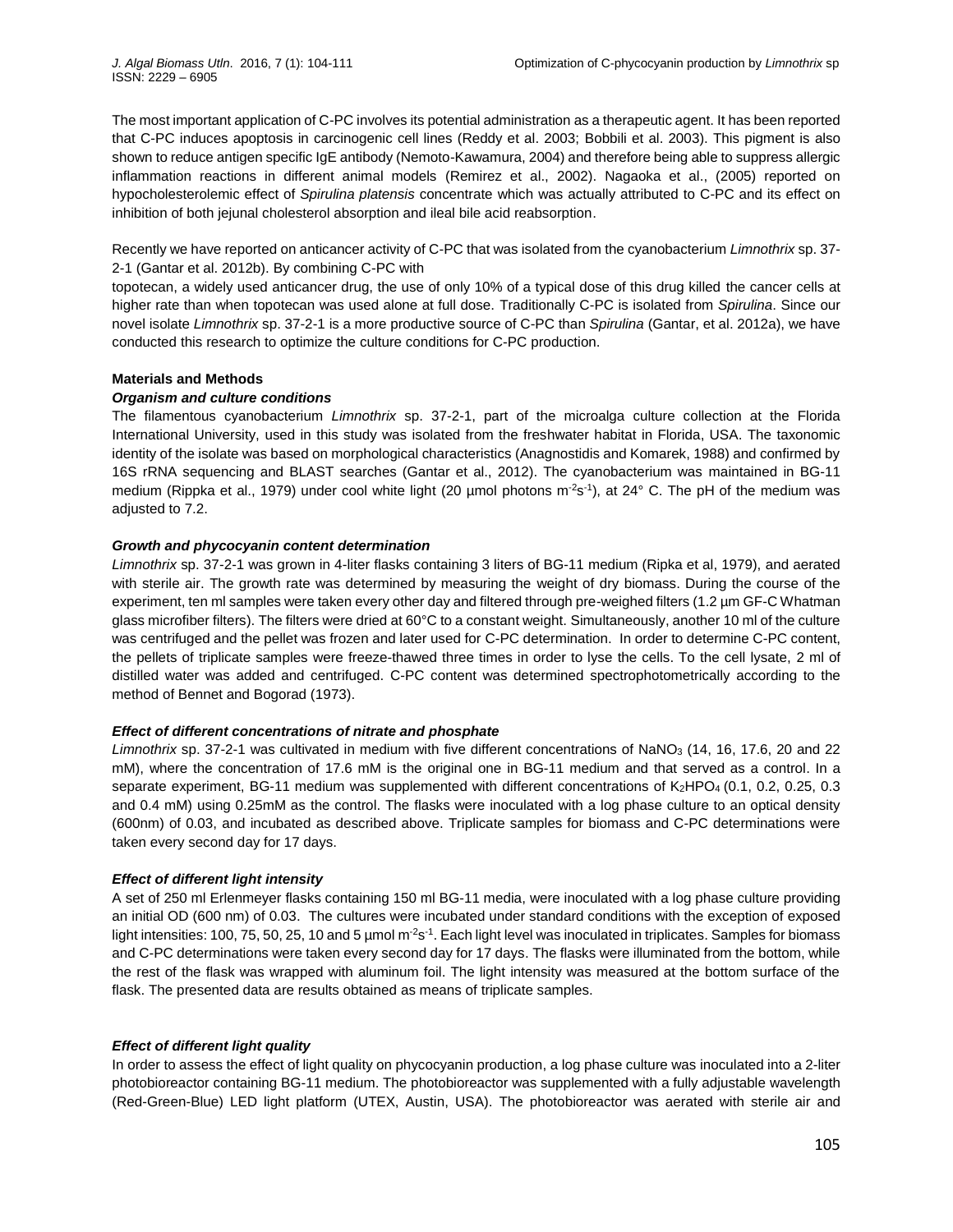temperature maintained at 24°C. The culture was initially grown under white light for 13 days, and then the light was switched to red, blue or green in separate experiments. The cultures were then cultivated for another 6 days. The triplicate samples for biomass and phycocyanin determination were taken on 19<sup>th</sup> day.

#### *Effect of selenium*

The effect of selenium on the growth and C-PC production in *Limnothrix* sp. 37-2-1 was assessed by using the modified method of stepwise supplementation of the medium with Se (Chen et al. 2006). A set of 4-liter Erlenmeyer flasks with 3 liters of BG-11 medium was inoculated to provide a uniform cell density of 0.03 (O.D. at 600nm) and incubated under cool white light (30 µmol photons m<sup>-2</sup>s<sup>-1</sup>) at 25°C with aeration. Selenium was added stepwise in each flask in the form of sodium selenite (Na2SeO<sub>3</sub>) (Sigma, St. Louis, MO, USA) to obtain the final concentrations of 200, 250, and 300 mgL<sup>-</sup> 1 . Triplicate samples of cells were harvested after 13 days by centrifugation at 5000 rpm (Beckman GPR Centrifuge, Model: SER9D037, USA) for 25 min at 20° C. The biomass was washed with sterile distilled water to remove any excess selenium, centrifuged again and freezer-dried.

Selenium content was determined both in control C-PC and in that obtained from Se-enriched cultures. The concentration of selenium was determined by using inductively coupled plasma mass spectrometry (ICP-MS, ELAN DRCe, PerkinElmer SCIEX). Dry C-PC was dissolved in 2% (v/v) nitric acid (trace metal grade, Fisher Scientific) to facilitate the liberation of selenium from the matrix, and then run on ICP-MS. An external calibration curve was run prior to sample analysis and used to quantify the concentrations of selenium in the samples using PC-based data acquisition and analysis software (ELAN version 3.4, PerkinElmer SCIEX). An internal standard, yttrium, was added to all calibration standards and samples at a concentration of 0.020 mg/L to correct instrumental drift during analysis.

# *Radical scavenging activity of C-phycocyanin*

Radical scavenging activity of purified C-PC from control and Se-enriched biomass of *Limnothrix* sp. 37-2-1 was analyzed by using the method described by Ahire et al. (2013).

A 0.8 ml of C-PC and 1 ml of freshly prepared α,α-diphenyl-β-picrylhydrazyl (DPPH) solution (0.2 mM in methanol) were mixed and allowed to react for 30 min in dark at room temperature. Similarly, control sample contained pure methanol only. The percentage of scavenging activity was determined spectrophotometrically.

#### *Statistical analysis*

Different growth conditions used in this work were compared by analysis of variance (ANOVA). Tukey's test was used at a significance level of 5%.

#### **Results**

#### *Medium composition*

The effect of different concentrations of nitrate and phosphate on the biomass yield and C-PC production is presented in Fig. 1. Both, the highest biomass and C-PC yield were achieved at the concentration of 20mM of NaNO<sub>3</sub>, which is higher than that in the original BG-11 medium. At the concentration of 22mM of NaNO<sub>3</sub>, the growth was suppressed even though C-PC production was comparable to that obtained at the concentration of 20mM. The most favorable concentration of phosphate in terms of C-PC yield was that of the original BG-11 medium (0.25 mM).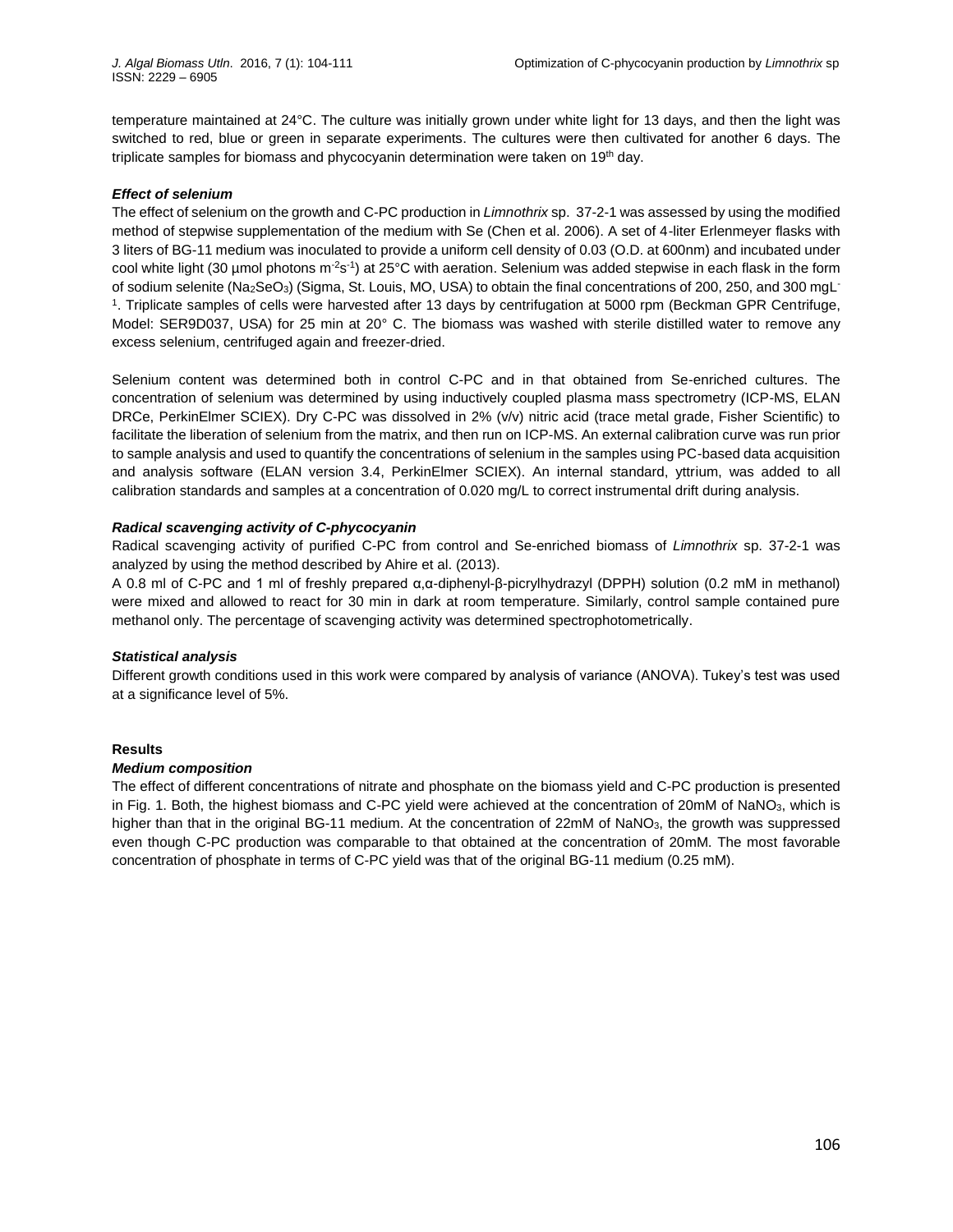Fig. 1 Effect of different concentrations of nitrate (a) and phosphate (b) in BG11 medium on biomass and C-phycocyanin production after 17 days of cultivation. \*Statistically significant difference as compared to control (17.6 and 0.25 mM NaNO<sub>3</sub> and  $K<sub>2</sub>HPO<sub>4</sub>$  respectively, P- value is <0.05)



# *Light intensity*

The highest biomass yield was achieved at light intensities of 25 and 50 µmol photons m<sup>-2</sup>s<sup>-1</sup> (Fig. 2). Light intensities higher and lower than these resulted in lower biomass yield. C-PC production was the highest at 25 µmol photons m<sup>-</sup>  $2$ s<sup>-1</sup>. In most of the cases the highest level of C-PC was reached between 13<sup>th</sup> and 16<sup>th</sup> day of cultivation declining on the last day of experiment (data not shown). The only exception that C-PC content continued to increase throughout the experiment was at the light intensity of 25  $\Box$ mol photons m<sup>-2</sup>s<sup>-1</sup>.



**Fig. 2 Effect of light intensity on biomass and C-PC yield.**

# *Light quality*

The highest biomass yield was achieved under the blue light, while the highest content of C-PC was recorded with the white light (Fig. 3). The strongest inhibition of both growth and C-PC production was recorded with the red light.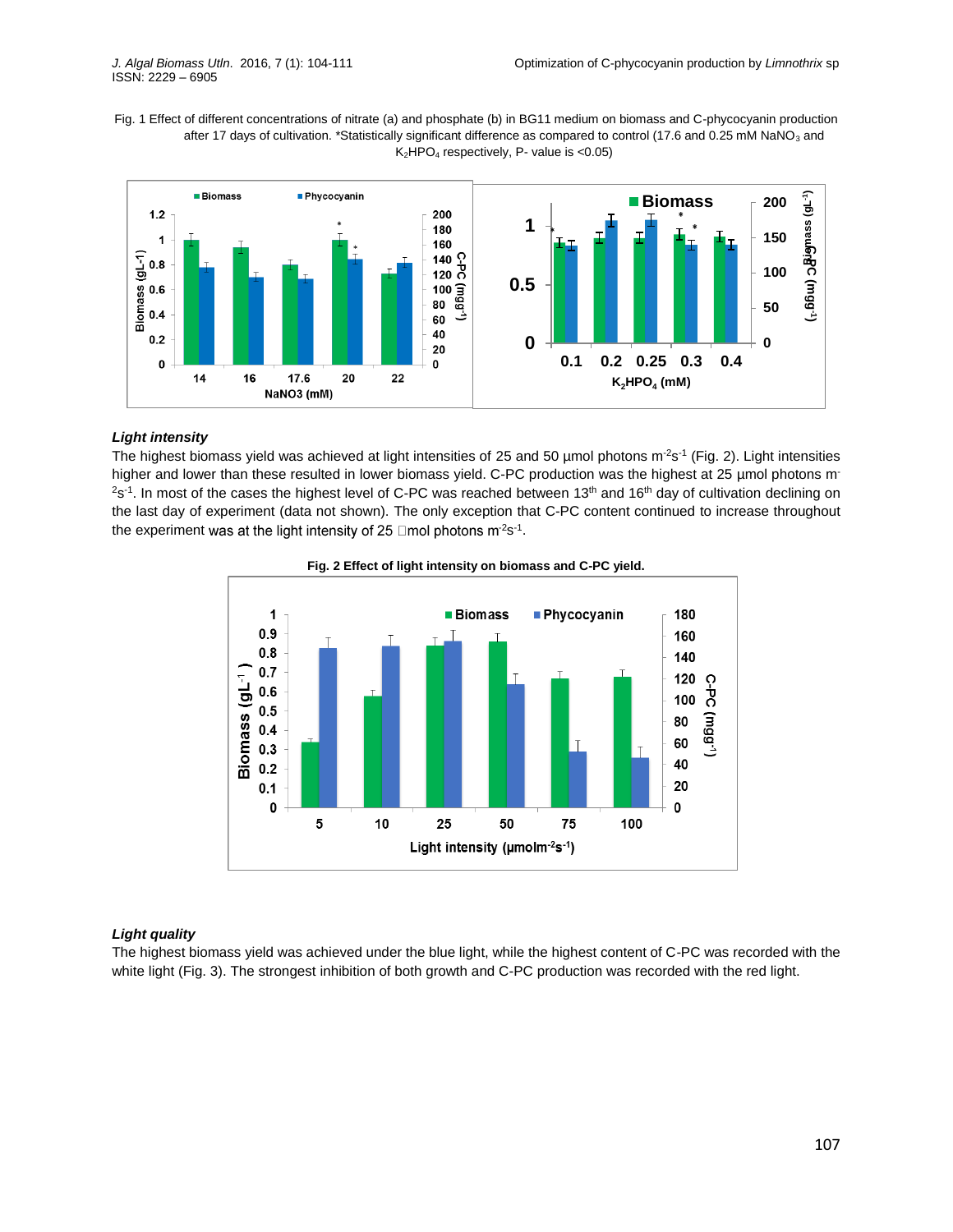**Fig. 3 Effect of different light quality on biomass and C-PC yield. C-PC is presented as mg per g of dry biomass. \*Statistically significant difference as compared to control (white light, P- value is <0.05)**



#### *Temperature*

By growing the culture at temperatures used in our experiments, the biomass yield was not affected (Fig. 4), while the C-PC production was. The highest C-PC yield was achieved at the temperature of 28°C. Further increase of the temperature (30°C) suppressed C-PC production.





#### *Effect of selenium*

Supplementation of BG-11 medium with Se resulted in an increased production of C-PC (Tab. 1). For example, when grown in the medium with 250 mgL<sup>-1</sup> of Na<sub>2</sub>SeO<sub>3</sub>, the biomass contained 38% more C-PC than that of the control. Free radical scavenging activity (FRSA) of C-PC isolated from the same biomass had 3.1 times higher activity and contained 144 times more Se than that isolated from the control biomass (Tab. 1).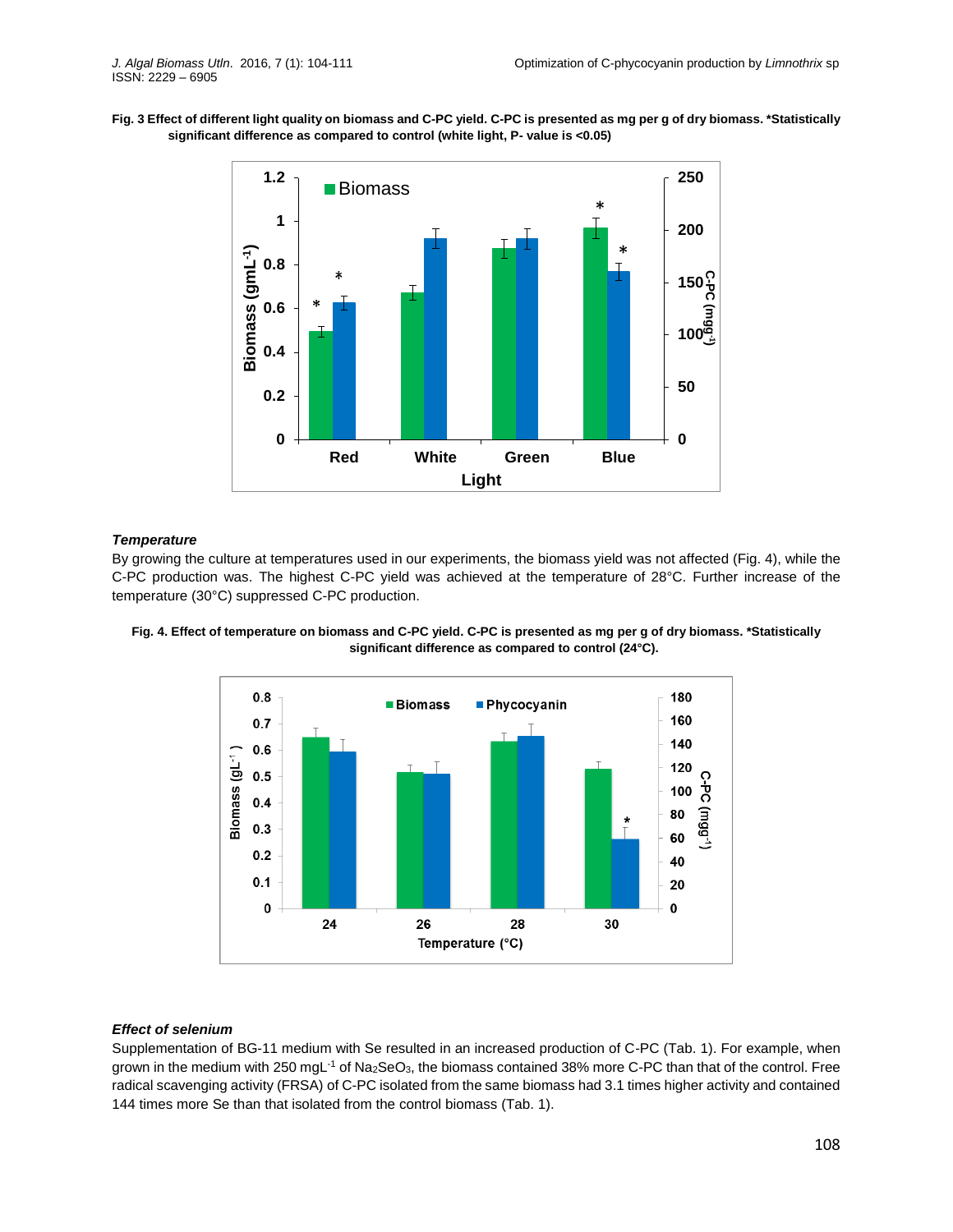**Tab. 1. Effect of Se on biomass and C-PC yield, free radical scavenging activity (FRSA) of C-PC, and Se- content in C-PC. The biomass was harvested and analyzed after 13 days of cultivation. Standard BG-11 medium was used as control or supplemented with different concentrations of Na2SeO3.**

| Na <sub>2</sub> SeO <sub>3</sub><br>$(mgL-1)$ | <b>Biomass yield</b><br>$(gmL^{-1})$ | C-PC<br>$(mgg^{-1}$ dry<br>biomass) | <b>FRSA</b><br>$(\%)$ | Se-<br>content<br>in C-PC<br>(ppb) |
|-----------------------------------------------|--------------------------------------|-------------------------------------|-----------------------|------------------------------------|
| <b>BG11-</b><br>Control                       | $0.70 + 0.03$                        | $94.77 \pm 8.0$                     | $13.71 \pm 1.0$       | 11.35                              |
| 200                                           | $0.53 + 0.02$                        | $94.32 \pm 8.0$                     | $37.31 \pm 3.0$       | N/D                                |
| 250                                           | $0.65 \pm 0.03$                      | $130.02 \pm 11.0$                   | $42.77 + 4.0$         | 1584.70                            |
| 300                                           | $0.74 \pm 0.03$                      | $97.86 \pm 9.0$                     | $40.59 + 4.0$         | N/D                                |

#### **Discussion**

With an increased interest in phycocyanin applications, it is desirable to obtain more productive strains and determine culture conditions that will result in higher C-PC production. In this work we have identified growth conditions for improved biomass and C-PC production in *Limnothrix* sp. 37-2-1, which in our earlier work (Gantar et al. 2012a) was shown to be a good source of C-PC.

There is a large number of different media available for cultivation of cyanobacteria. However, there is limited information on how media composition and other factors can affect biomass or product yield in a specific strain. In this work we used a standard BG-11 medium and assessed how the change of nitrate and phosphate concentrations affect biomass and C-PC yield. Our results showed that increasing nitrate concentrations in media to 20mM resulted in a significant enhancement of both biomass (37%) and C-PC (23%) yield when compared to control. Further increase of nitrate concentration (22mM) suppressed biomass yield while still stimulating C-PC accumulation. Since decrease of a biomass yield would eventually result in a decreased C-PC yield, we suggest 20mM as the most favorable concentration of nitrates. Similar effect of C-PC-enhanced accumulation in a medium with an increased nitrogen concentration was also reported for other cyanobacteria such as *Geitlerinema sulphureium* (Kenekar and Deodhar, 2013) and *Spirulina* (Urek and Tarhan, 2012; Abd, 2003). This phenomenon is consistent with the fact that C-PC serves as a nitrogen source during nitrogen starvation (Boussiba and Richmond, 1980) and explains the decline of C-PC on 17<sup>th</sup> day of cultivation in media with lower concentrations of nitrate (14mM, 16mM, and 17.6 mM) (Fig. 1 a,b.c – supplement). Since increasing or decreasing the phosphate concentration from that defined in a control medium (BG-11), did not result in a significant improvement in biomass or C-PC yield, we suggest  $0.25 \text{m}$ M of  $K_2$ HPO<sub>4</sub> as the optimal phosphate concentration.

Both light intensity and light quality play significant roles in C-PC production. As it was shown in previous research, cyanobacterial accumulation of C-PC is stimulated with lower rather than higher light intensities (Kenekar and Deodhar, 2013; Mohite, and Wakte, 2011; Takano et al., 1995; Oliveira et al., 2014). The cyanobacterial strategy of reducing the content of phycobiliproteins at high light intensity is consistent with prevention of photo-oxidative damage that can be caused by free radicals. Our strain of *Limnothrix* sp. 37-2-1 had the highest C-PC content at the light intensity of 25 <sup>-2</sup>s<sup>-1</sup>. The same optimal light intensity for C-PC accumulation was reported for *Synechococcus* (Takano et al., 1995). Our data are in agreement with data of Oliveira et al. (2014) who found that light intensities greater than 30 <sup>-2</sup>s<sup>-1</sup> progressively decrease phycobiliprotein production.

Chromatic adaptation in cyanobacteria is a known and well explained phenomenon in which cells adapt to the available light quality through synthesis of specific pigments (Tandeau de Marsac, 1977). In our experiments we have grown the culture of *Limnothrix* sp. 37-2-1 initially under white light and then at the day 13, exposed the cultures to different light qualities. This strategy was used in order to test the effect of different light qualities only after the biomass reached the stationary phase; an approach potentially applicable in a technology of large-scale production. Under our experimental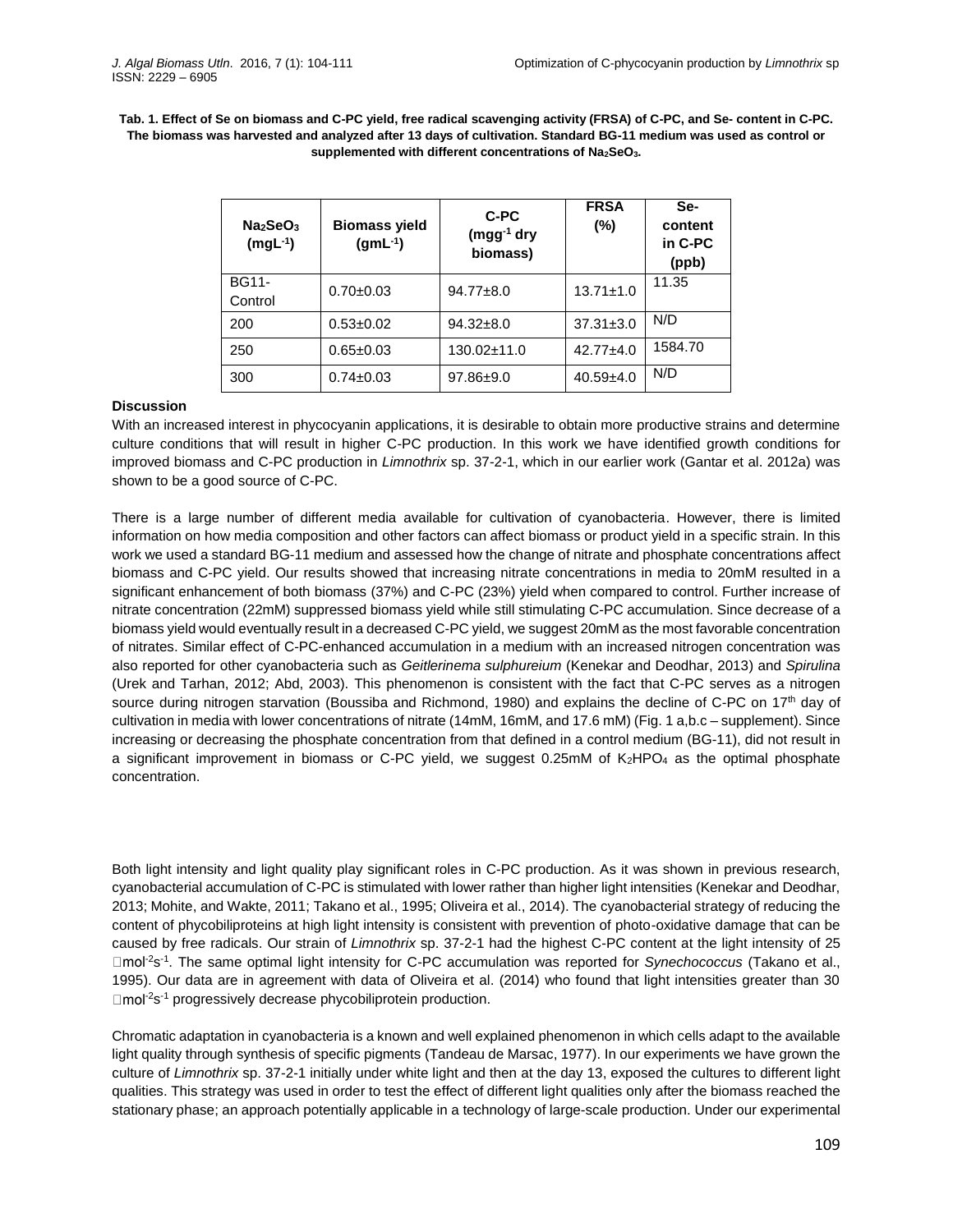conditions, the highest C-PC content was obtained when the culture remained under white light, while the red light had an inhibitory effect. This is contrary to what was reported by Takano et al. (1995) for *Synechococcus* sp. NKBG 042902, where the highest C-PC content was obtained in the culture exposed to red light.

Temperature is another growth factor that determines C-PC production. Our results showed that there were no significant differences in the biomass yield at used temperatures, however the temperature of 28°C was identified as the optimal for C-PC production. Further increase of temperature (30°C) resulted in suppression of C-PC production. Similar results on C-PC suppression with higher temperatures were reported for the cyanobacteria *Geitlerinema sulphureum* (Kenekar and Deodhar, 2013) and *Arthrospira platensis* (Mohite and Wakte, 2011).

In order to obtain the optimal production of C-PC, the right time of a growth phase for biomass harvesting needs to be determined. Under our standard cultivation conditions, between 15th and 17th day of cultivation suggests the optimal time for harvest. Appropriate harvest time depends not only on cultivation conditions but also on the organism used. For example, in the case of five strains of *Spirulina*, it was reported (Soundarapandian and Vasanthi, 2008) that the highest content of C-PC was found at the 30<sup>th</sup> of cultivation.

Selenium is considered one of the most important trace dietary nutrients involved in the cellular protection against oxidative damage (Margaret, 2000). It is known that food supplementation with organic Se is safer than that with inorganic source. To obtain the organic food-form of Se, microorganisms such as yeast cells (Schrauzer, 2006) and *Spirulina* have been used (Huang et al., 2001; Chen et al. 2006). By growing *Limnothrix* sp. 37-2-1 in Se-enriched medium

(250mgL<sup>-1</sup>), we have shown that the Se content in C-PC was increased 14 times compared to control. Based on our data and data by Huang et al. (2007) who used *S. platensis*, it can be concluded that C-PC serves as an important protein for Se binding. Even though the addition of Na<sub>2</sub>SeO<sub>3</sub> to the growth medium somewhat suppressed the growth of Limnorthix sp. 37-2-1, surprisingly it stimulated C-PC accumulation, at least at the concentration of 250mgL<sup>-1</sup>. In addition, it also improved its antioxidative properties; C-PC from the Se-grown culture had 3.2 times higher activity compared to that in control.

In conclusion, by changing cultivation conditions it is possible to improve C-PC accumulation in *Limnothrix* sp. 37-2-1, however compromising between the conditions that provide the best growth and C-PC yield is needed. When using *Limnothrix* sp. 37-2-1, the best conditions for C-PC production are identified as follows: BG-11 medium amended with 20mM of NaNO<sub>3</sub>, light intensity of 25µmol photons m<sup>-2</sup>s<sup>-1</sup>, exposure to white light, temperature of 28°C, Se<sub>2</sub>O<sub>3</sub> concentration of 250mgL<sup>-1</sup>, and the most favorable harvesting time is between 15 and 17 days.

# **Acknowledgement**

This research was supported by Florida Biomedical Research Program - grant 3KF02. We would like to recognize Fulbright Commission and IIE for financial support for Vijay Patel, a recipient of the Fulbright-Nehru Doctoral and Professional Research Fellowship (FN-DPR). We greatly appreciated the United States-India Educational Foundation, India for giving an opportunity under the same fellowship. Also authors are thankful to North Maharashtra University, Jalgaon, India and Florida International University, Miami, USA for allowing Mr. Vijay Patel to do research work at FIU. The authors are thankful to Ms. Daniela Munoz and Ms. Natalie Dou for their help in the lab.

# **References**

- Abd El-Baky, H. H. 2003. Over production of phycocyanin pigment in blue green alga Spirulina sp. and it`s inhibitory effect on growth of ehrlich ascites carcinoma cells. *J. Med. Sci*., 3: 314-324.
- Ahire, J.J., Mahulikar, P. P., Chaudhari, B.L. 2013. Radical Scavenging and DNA Cleavage Inhibitory Activities of 2,3- Dihydroxybenzoyl Glycine Obtained from Bacillus subtilis. *Rec. Nat. Prod*. 7:133-136.
- Benedetti, S., Benvenutti, F., Pagliarani, S., Francogli, S., Scoglio, S., Canestrari, F. 2004. Antioxidant properties of a novel phycocyanin extract from the blue-green alga *Aphanizomenon flos-aquae*. *Life Sci*. 75:2353-2362.
- Bobbili VVP, Mubarak Ali A, Kumari A, L., Reddanna, P., Khar, A. 2003. Phycocyanin-mediated apoptosis in AK-5 tumor cells involves down-regulation of Bcl-2 and generation of ROS. *Mol. Cancer Therap*., 2:1165-1170.
- Boussiba, S. and Richmond, A.E. 1980. C-phycocyanin as a storage protein in the blue-green alga Spirulina platensis. *Arch. Microbiol*., 125:143-147.